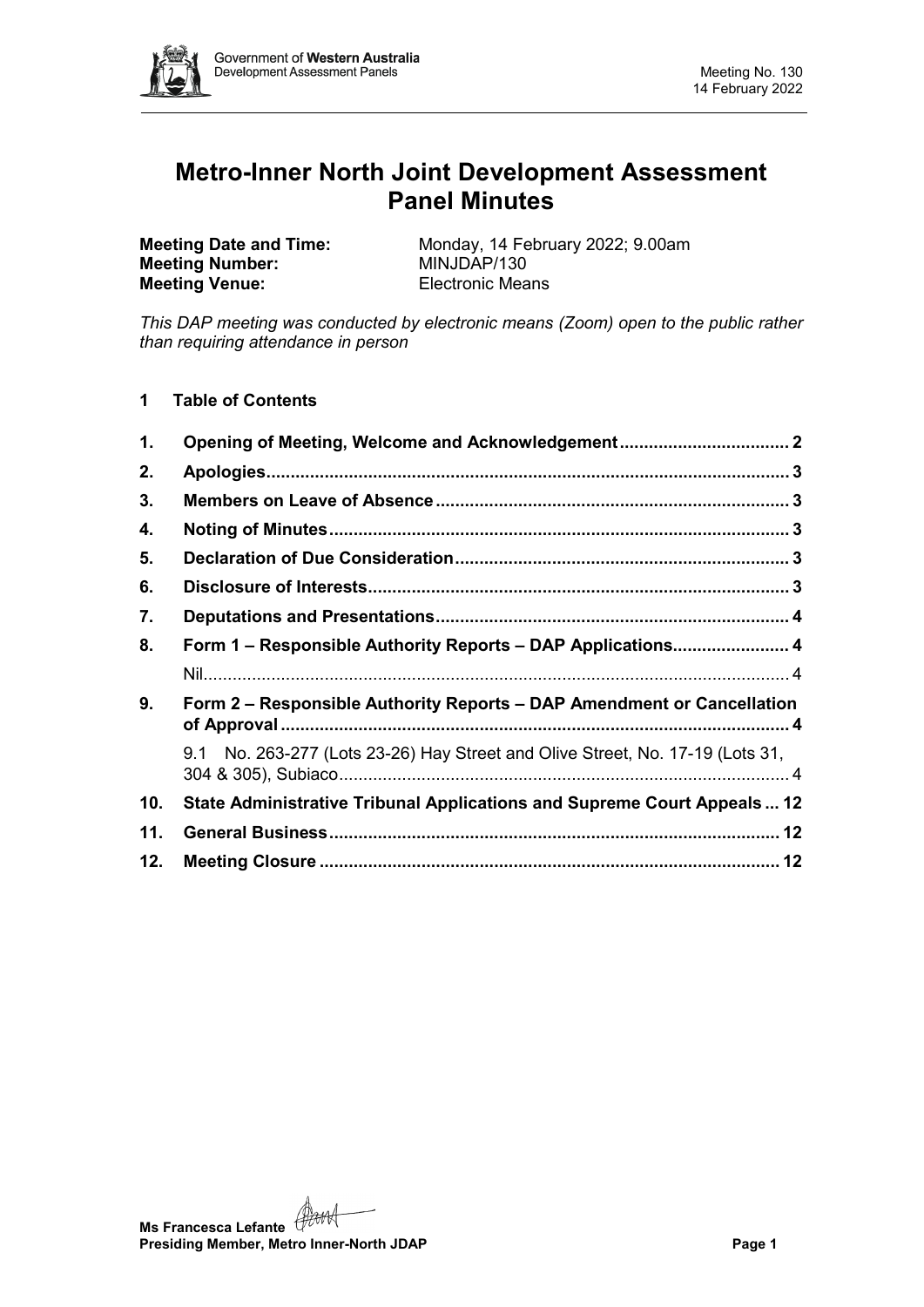

# **Attendance**

# **DAP Members**

Ms Francesca Lefante (Presiding Member) Ms Lee O'Donohue (Deputy Presiding Member) Mr John Syme (Third Specialist Member) Cr Rick Powell (Local Government Member, City of Subiaco) Cr Garry Kosovich (Local Government Member, City of Subiaco)

# **Officers in attendance**

Mr Scott Price (City of Subiaco) Mr Alexander Petrovski (City of Subiaco) Mr Brendan Phillips (City of Subiaco) Mr Anthony Denholm (City of Subiaco)

# **Minute Secretary**

Ms Ashlee Kelly (DAP Secretariat) Ms Zoe Hendry (DAP Secretariat)

# **Applicants and Submitters**

Mr Daniel Lees (element) Mr Damon Ferguson (Devwest Group) Mr Chad Ferguson (Devwest Group) Mr Will Schofield (Plus Architects)

# **Members of the Public / Media**

Mr Lloyd Gorman from Post Newspapers was in attendance.

# <span id="page-1-0"></span>**1. Opening of Meeting, Welcome and Acknowledgement**

The Presiding Member declared the meeting open at 9.03am on 14 February 2022 and acknowledged the traditional owners and paid respect to Elders past and present of the land on which the meeting was being held.

The Presiding Member announced the meeting would be run in accordance with the DAP Standing Orders 2020 under the *Planning and Development (Development Assessment Panels) Regulations 2011.*

# **1.1 Announcements by Presiding Member**

The Presiding Member advised that in accordance with Section 5.16 of the DAP Standing Orders 2020 which states *'A person must not use any electronic, visual or audio recording device or instrument to record the proceedings of the DAP meeting unless the Presiding Member has given permission to do so.',* the meeting would not be recorded.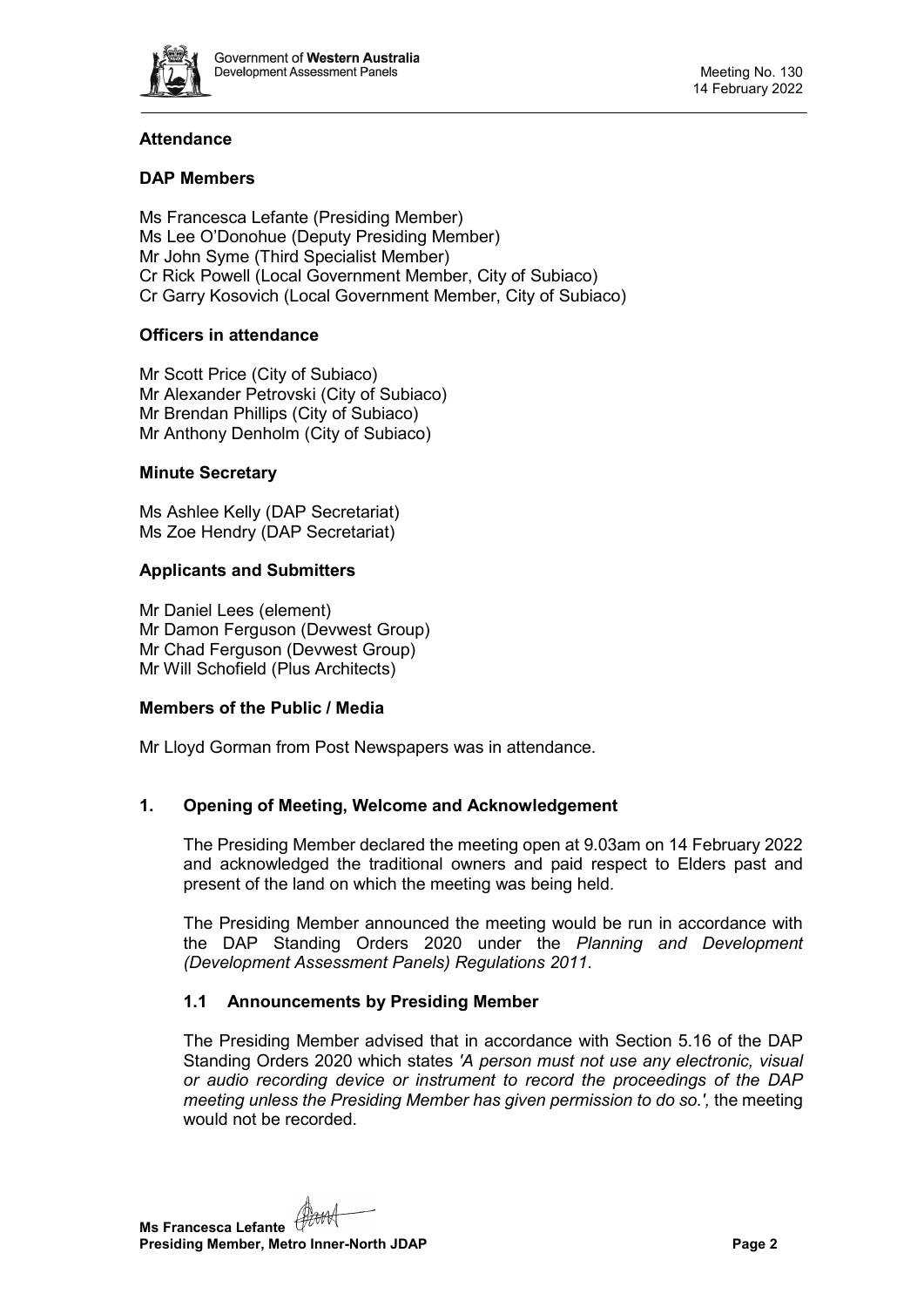

This meeting was convened via electronic means (Zoom). Members were reminded to announce their name and title prior to speaking.

# <span id="page-2-0"></span>**2. Apologies**

Nil

#### <span id="page-2-1"></span>**3. Members on Leave of Absence**

Nil

#### <span id="page-2-2"></span>**4. Noting of Minutes**

DAP members noted that signed minutes of previous meetings are available on the [DAP website.](https://www.dplh.wa.gov.au/about/development-assessment-panels/daps-agendas-and-minutes)

#### **PROCEDURAL MOTION**

#### **Moved by:** Ms Francesca Lefante **Seconded by:** Mr John Syme

That the Panel Members receive legal advice from representatives of the Department of Planning, Lands and Heritage and that such advice is received behind closed doors, in accordance with section 5.10.2g of the DAP Standing Orders 2020.

#### **The Procedural Motion was put and CARRIED UNANIMOUSLY.**

**REASON:** For the panel to receive legal advice.

*The meeting was closed to the public at 9.07am. The meeting was reopened to the public at 10.03am.*

#### <span id="page-2-3"></span>**5. Declaration of Due Consideration**

All members declared that they had duly considered the documents.

#### <span id="page-2-4"></span>**6. Disclosure of Interests**

DAP Member, Cr Garry Kosovich, declared an Impartiality Interest in item 9.1. Cr Kosovich participated in a Special Council Meeting at the City of Subiaco which this application was an Item. Prior to being elected onto Subiaco Council on 16 October 2022, Cr Kosovich had made statements to the City of Subiaco Council and the State Administrative Tribunal opposing this development application

In accordance with section 6.2 and 6.3 of the DAP Standing Orders 2020, the Presiding Member determined that the member listed above, who had disclosed an Impartiality Interest, was permitted to participate in the discussion and voting on the item.

**Ms Francesca Lefante** (AAA) **Presiding Member, Metro Inner-North JDAP Page 3**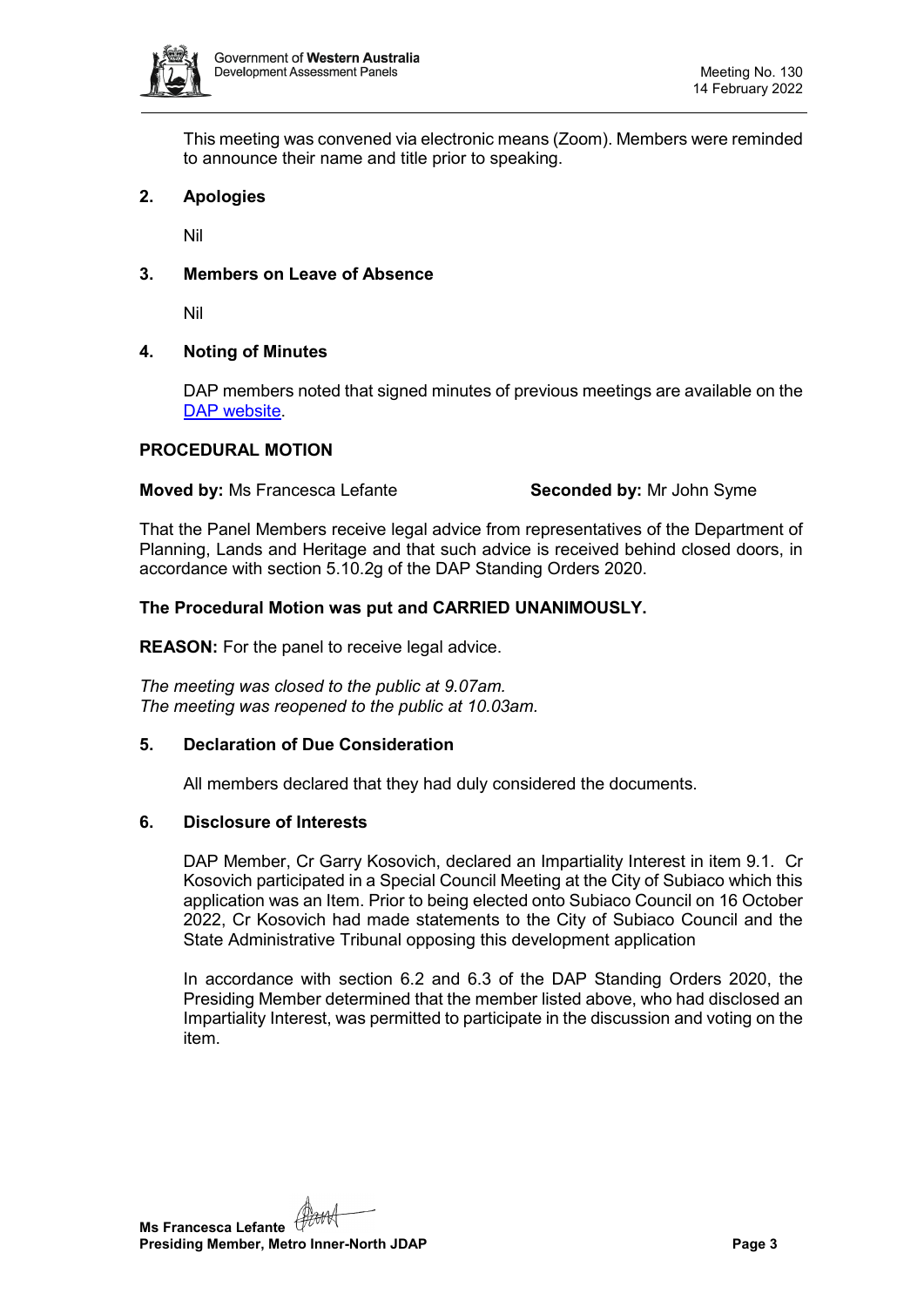

# <span id="page-3-0"></span>**7. Deputations and Presentations**

- **7.1** Mr Daniel Lees (element) addressed the DAP in support of the recommendation for the application at Item 9.1 and responded to questions from the panel.
- **7.2** The City of Subiaco officers addressed the DAP in relation to the application at Item 9.1 and responded to questions from the panel.

# <span id="page-3-2"></span>**8. Form 1 – Responsible Authority Reports – DAP Applications**

Nil

<span id="page-3-1"></span>*.*

<span id="page-3-3"></span>**9. Form 2 – Responsible Authority Reports – DAP Amendment or Cancellation of Approval**

#### <span id="page-3-4"></span>**9.1 No. 263-277 (Lots 23-26) Hay Street and Olive Street, No. 17-19 (Lots 31, 304 & 305), Subiaco**

| Development Description:    | <b>Six Storey Mixed Use Building</b>           |  |  |
|-----------------------------|------------------------------------------------|--|--|
| <b>Proposed Amendments:</b> | Minor alterations, reconfiguration of northern |  |  |
|                             | multiple dwellings and commercial tenancies,   |  |  |
|                             | reduction in onsite car parking bays (6 storey |  |  |
|                             | mixed use development)                         |  |  |
| Applicant:                  | element                                        |  |  |
| Owner:                      | Hay 263 Pty Ltd                                |  |  |
| Responsible Authority:      | City of Subiaco                                |  |  |
| DAP File No:                | DAP/15/00921                                   |  |  |

#### **REPORT RECOMMENDATION**

**Moved by:** Ms Lee O'Donohue **Seconded by:** Mr John Syme

That the Metro Inner North Development Assessment Panel resolves to:

- 1. **Accept** that the DAP Application reference DAP/15/00921 as detailed on the DAP Form 2 dated 12 January 2022 is appropriate for consideration in accordance with regulation 17 of the *Planning and Development (Development Assessment Panels) Regulations 2011*;
- 2. **Approve** DAP Application reference DAP/15/00921 and accompanying plans (Drawing No. DA0080 Rev A, DA0081 Rev B, DA0082 Rev B, DA0083 Rev A, DA0098 Rev A, DA0099 Rev C, DA0100 Rev C, DA0101 Rev C, DA0102, Rev C, DA0103 Rev C, DA0104 Rev C, DA0105 Rev C, DA0106 Rev B, DA0200 Rev A, DA0201 Rev A, DA0202 Rev A, DA0203 Rev A, DA0210 Rev A, DA0211 Rev A) in accordance with Clause 68 of Schedule 2 (Deemed Provisions) of the *Planning and Development (Local Planning Schemes) Regulations 2015*, - Metropolitan Region Scheme, and the provisions of the City of Subiaco Local Planning Scheme No. 5, for the proposed minor amendment to the approved six storey mixed use building at No. 263-277 (Lots 23-26) Hay Street and No. 17-19 (Lot 31, 304 and 305) Olive Street, Subiaco, subject to the following conditions: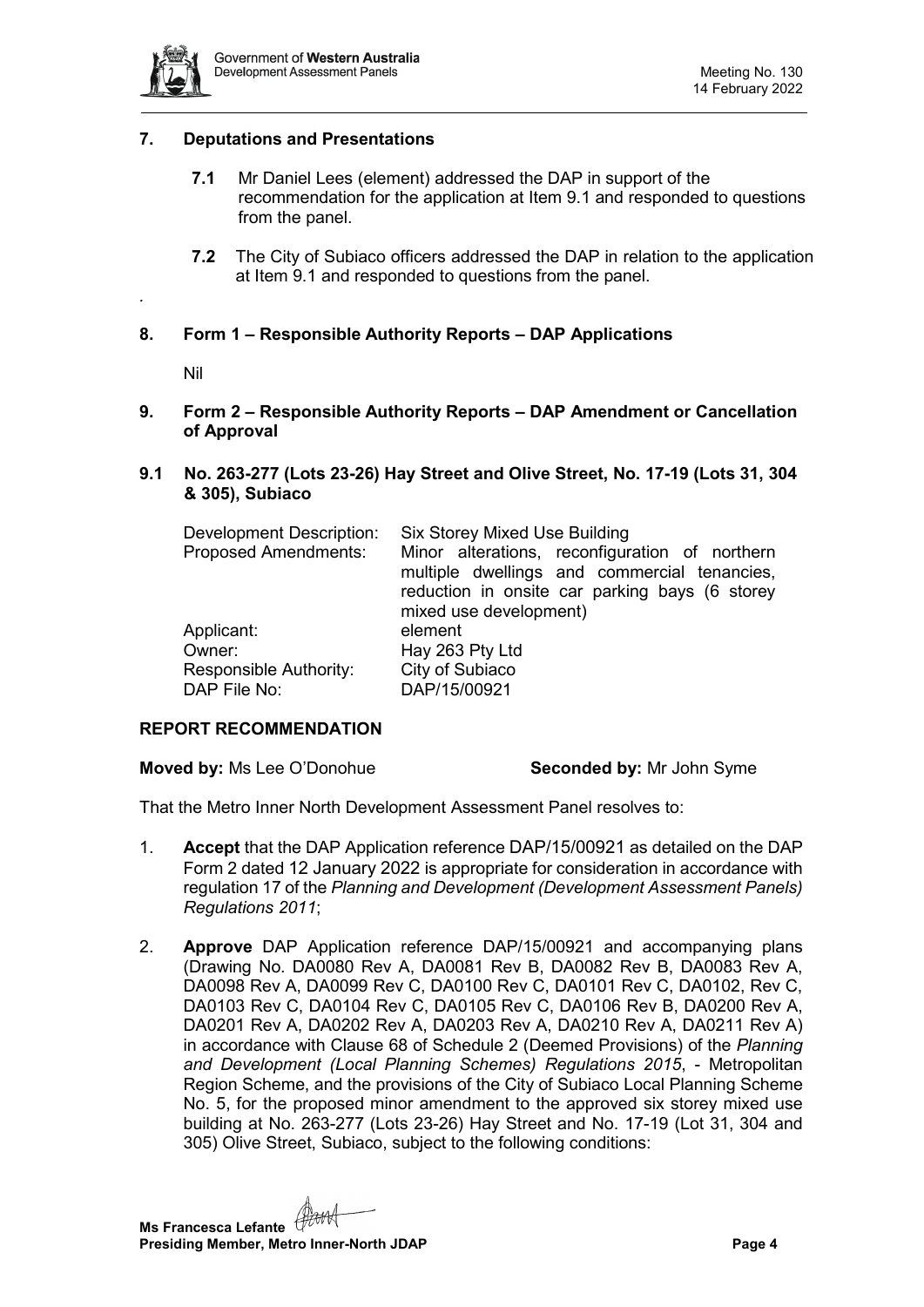

# **New Conditions**

- 20. Prior to occupation, landscaping shall be completed in accordance with the approved plans or any approved modifications thereto to the satisfaction of the City of Subiaco. All landscaped areas are to be maintained on an ongoing basis for the life of the development on the site to the satisfaction of the City of Subiaco.
- 21. The street fencing is to be visually permeable above 0.9 metres in height from natural ground level (refer to advice note ii).
- 22. Prior to occupation, 7 showers (3 male and 3 female, and 1 unisex) are to be provided within the development, to the satisfaction of the City of Subiaco.
- 23. Prior to occupation, all bicycle parking facilities are to be provided in accordance with Australian Standard AS 2890.3, to the satisfaction of the City of Subiaco.
- 24. The development is to be carried out in accordance with the plans, drawings and documentation dated 12 January 2022 (Drawing No. DA0080 Rev A, DA0081 Rev B, DA0082 Rev B, DA0083 Rev A, DA0098 Rev A, DA0099 Rev C, DA0100 Rev C, DA0101 Rev C, DA0102, Rev C, DA0103 Rev C, DA0104 Rev C, DA0105 Rev C, DA0106 Rev B, DA0200 Rev A, DA0201 Rev A, DA0202 Rev A, DA0203 Rev A, DA0210 Rev A, DA0211 Rev A) included with the application for development approval.
- 25. Prior to the occupation of the development any redundant crossovers and kerbs shall be removed and the verge reinstated to the satisfaction of the City of Subiaco and at the expense of the applicant.
- 26. Prior to the occupation of the development, vehicle crossover(s) shall be constructed in either paving block, concrete, or bitumen and thereafter maintained to the satisfaction of the City of Subiaco.
- 27. Any signage shall be the subject of a separate planning application unless exempt from the need to obtain planning approval in accordance with *Local Planning Policy 8.2 – Advertisements (Signs)*.
- 28. Prior to occupation, a minimum of six (6) lockers are to be provided within the development for the use of employees and visitors, to the satisfaction of the City of Subiaco.
- 29. Prior to occupation, wayfinding signage to direct cyclists to the location of bicycle parking facilities shall be installed and maintained thereafter, to the satisfaction of the City of Subiaco.
- 30. Prior to the issue of a Building Permit, the applicant shall submit a schedule of materials, colours, finishes and textures for the development to the satisfaction of the City of Subiaco. The schedule may be subject to review and comment by the City's Design Review Panel.

**Ms Francesca Lefante Presiding Member, Metro Inner-North JDAP Page 5**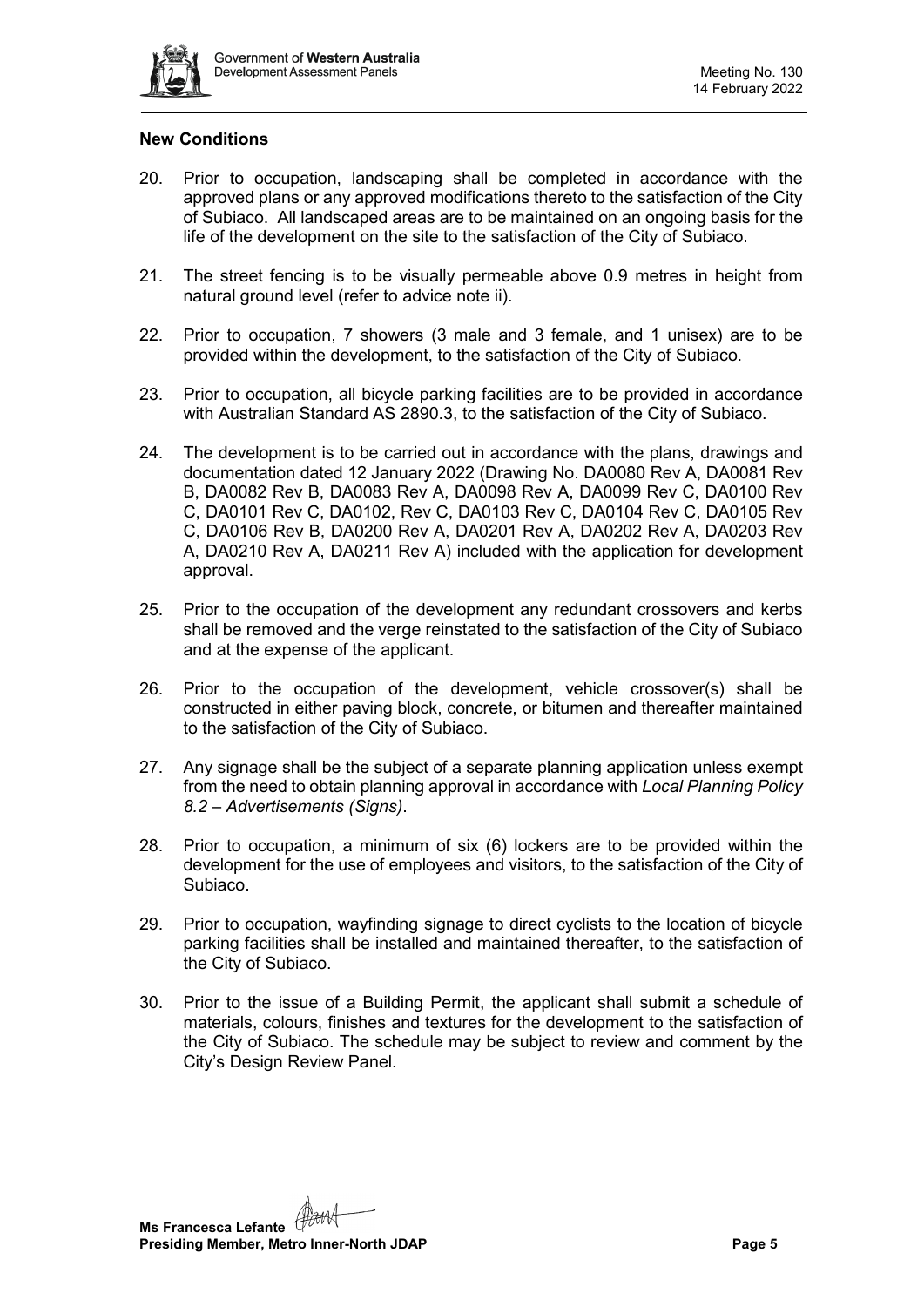

31. Bicycle parking within the verge shall be completed in accordance with the approved plans or any approved modifications thereto to the satisfaction of the City of Subiaco. All bicycle parking facilities within the verge are to be maintained by the applicant on an ongoing basis for the life of the development on the site to the satisfaction of the City of Subiaco.

# **Amended Conditions**

- 4. All ramps to the basements and circulation areas shall be constructed in accordance with the Australian Standard AS2890.1, unless otherwise approved by the City of Subiaco.
- 6. All car parking dimensions, manoeuvring areas, crossovers and driveways shall accord with Australian Standard AS2890.1 (as amended), unless otherwise approved by the City of Subiaco.
- 17. All existing street trees shall be protected and maintained with no pruning permitted without the prior approval of the City of Subiaco. A Tree Preservation Zone (TPZ) Protective fencing shall be formed around each street tree prior to works commencing and shall be retained for the entirety of the project. The TPZ is to be a minimum of two  $(2)$  metres extending out from the base of the tree(s).

# **Deleted Conditions**

- 1. The residential parking in basement level 2 shall be modified so to reduce the parking allocation of twenty (20) two bedroom apartments from two (2) car bays to one (1) car bay, allowing a further eleven (11) bays to be allocated to the commercial uses (shops and offices) and nine (9) car bays to be allocated to visitor parking, so to ensure compliance with the requirements of the Scheme with respect to the parking for the shops, offices and residential visitor.
- 2. Prior to the application for a building permit, the owner(s) or the applicant on behalf of the owner(s) shall comply with one of the following requirements:
	- a. Pay a cash-in-lieu contribution of \$315,000 for the equivalent value of 21 car parking spaces, based on the cost of \$15,000 per bay as set out in the City's planning policy 2.13 'Shortfall Cash Payments in Lieu of Car parking in the Town Centre and commercial/residential zone/based on the formula outlined in clause 75 of Town Planning Scheme No. 4; or,
	- b. lodge an appropriate assurance bond/bank guarantee of a value of \$315,000 to the satisfaction of the City. This assurance bond/bank guarantee will only be released in the following circumstances:
		- i. To the City at the date of issue of the Building Permit for the development, or first occupation of the development, whichever occurs first: or
		- ii. to the owner(s)/applicant following receipt by the City of a Statutory Declaration of the prescribed form endorsed by the owner(s)/applicant and stating that they will not proceed with the subject 'Approval to Commence Development'; or
		- iii. to the owner(s)/applicant where the subject 'Approval to Commence Development' did not commence and subsequently expired.

**Ms Francesca Lefante** ( **Presiding Member, Metro Inner-North JDAP Page 6 Page 6**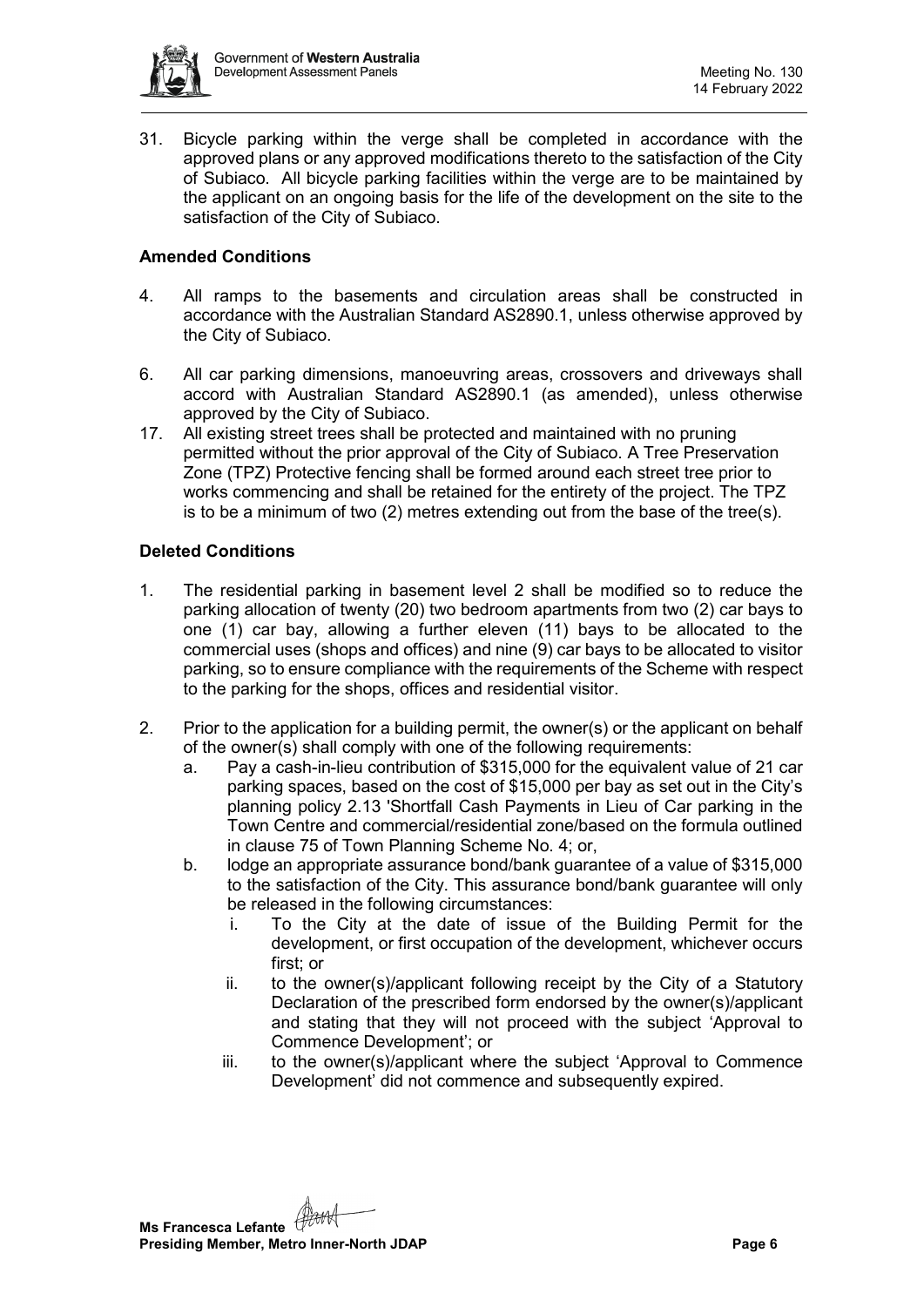

- 5. The car stacking equipment depicted on the plans hereby approved shall be designed, installed and thereafter maintained so that all vehicle access bays approved within the car stacking equipment can be independently accessed at all times.
- 9. Seven (7) visitor bicycle spaces shall be provided on site.
- 20. Notwithstanding conditions 1 and 2 of this approval, the development shall be carried out in accordance with the plans and drawings (DA.002 Rev C, DA.003 Rev C, DA.100 – DA.108 Rev G, DA.200 – DA.201 Rev F, DA.202 – DA.203 Rev E, DA.300 – DA.301 Rev C) and documentation (Landscape Architecture Report and Planning Assessment Report) included within the application for development approval.

# **New Advice Notes**

- i. All conditions, requirements and advice notes detailed on the development approval 7.2015.202.1 granted on 27 April 2016 continue to apply to this approval, with the exception of those noted as part of this recommendation. All remaining and new conditions shall be renumbered accordingly.
- ii. In relation to condition 21, visually permeable means the vertical surface has:
	- Continuous vertical gaps of 50mm or greater width occupying not less than one third of the total surface area;
	- Continuous vertical or horizontal gaps less than 50mm in width, occupying at least one half of the total surface area in aggregate; or
	- A surface offering equal or lesser obstruction to view;
	- As viewed directly from the street.
- iii. The applicant is to liaise with the Water Corporation to obtain relevant approvals needed for infrastructure modifications. This is considered a separate approval process and does not prejudice the City's recommendation.
- iv. During the process of strata titling the development, the applicant/subdivider shall set aside ten (10) percent of land to be vested to the Crown as public open space in accordance with s.153 of the *Planning and Development Act 2005*. In lieu of the land being set aside, the City may accept a cash-in-lieu contribution to a sum commensurate with the value of the land required to be aside as public open space.

#### **AMENDING MOTION 1**

**Moved by:** Mr John Syme **Seconded by:** Ms Lee O'Donohue

That a new Condition No. 32 be added to read as follows:

*This decision constitutes a 6 month extension to planning approval under DAP regulation 17 for the whole development valid until 27 October 2022. If the development is not substantially commenced by 27 October 2022, this approval shall lapse and be of no effect.* 

# **The Amending Motion was put and CARRIED (3/2).**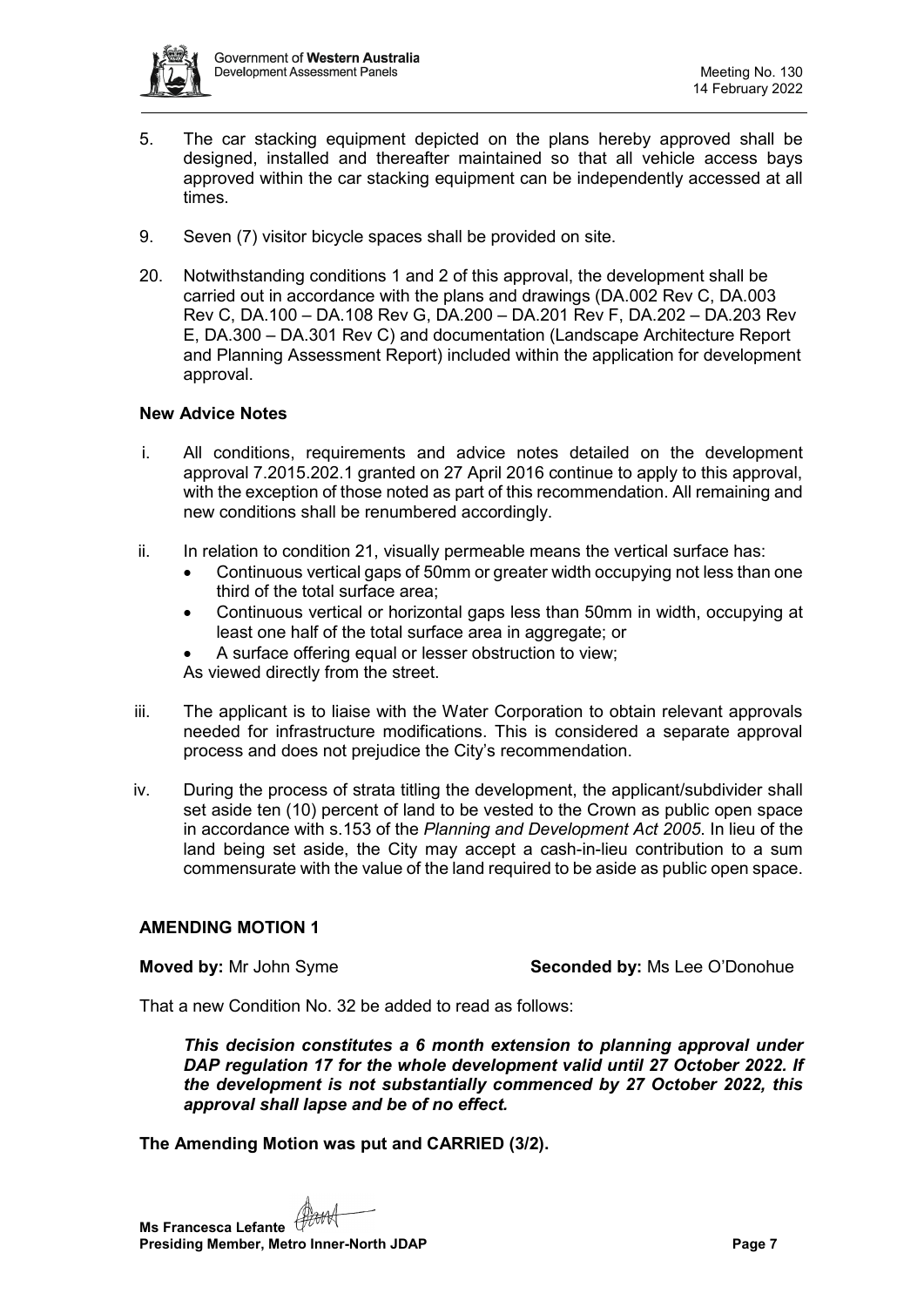

| For: | Ms Francesca Lefante |
|------|----------------------|
|      | Ms Lee O'Donohue     |
|      | Mr John Syme         |
|      |                      |

Against: Cr Rick Powell Cr Garry Kosovich

**REASON:** The majority of Panel members supported a 6 month extension of timeframe, having given due consideration of the request and formed the opinion that the extension of timeframe was appropriate in the context of the actions undertaken by the applicant to implement the development which are considered reasonable in the current covid climate.

# **REPORT RECOMMENDATION (AS AMENDED)**

That the Metro Inner North Development Assessment Panel resolves to:

- 1. **Accept** that the DAP Application reference DAP/15/00921 as detailed on the DAP Form 2 dated 12 January 2022 is appropriate for consideration in accordance with regulation 17 of the *Planning and Development (Development Assessment Panels) Regulations 2011*;
- 2. **Approve** DAP Application reference DAP/15/00921 and accompanying plans (Drawing No. DA0080 Rev A, DA0081 Rev B, DA0082 Rev B, DA0083 Rev A, DA0098 Rev A, DA0099 Rev C, DA0100 Rev C, DA0101 Rev C, DA0102, Rev C, DA0103 Rev C, DA0104 Rev C, DA0105 Rev C, DA0106 Rev B, DA0200 Rev A, DA0201 Rev A, DA0202 Rev A, DA0203 Rev A, DA0210 Rev A, DA0211 Rev A) in accordance with Clause 68 of Schedule 2 (Deemed Provisions) of the *Planning and Development (Local Planning Schemes) Regulations 2015*, - Metropolitan Region Scheme, and the provisions of the City of Subiaco Local Planning Scheme No. 5, for the proposed minor amendment to the approved six storey mixed use building at No. 263-277 (Lots 23-26) Hay Street and No. 17-19 (Lot 31, 304 and 305) Olive Street, Subiaco, subject to the following conditions:

# **New Conditions**

- 20. Prior to occupation, landscaping shall be completed in accordance with the approved plans or any approved modifications thereto to the satisfaction of the City of Subiaco. All landscaped areas are to be maintained on an ongoing basis for the life of the development on the site to the satisfaction of the City of Subiaco.
- 21. The street fencing is to be visually permeable above 0.9 metres in height from natural ground level (refer to advice note ii).
- 22. Prior to occupation, 7 showers (3 male and 3 female, and 1 unisex) are to be provided within the development, to the satisfaction of the City of Subiaco.
- 23. Prior to occupation, all bicycle parking facilities are to be provided in accordance with Australian Standard AS 2890.3, to the satisfaction of the City of Subiaco.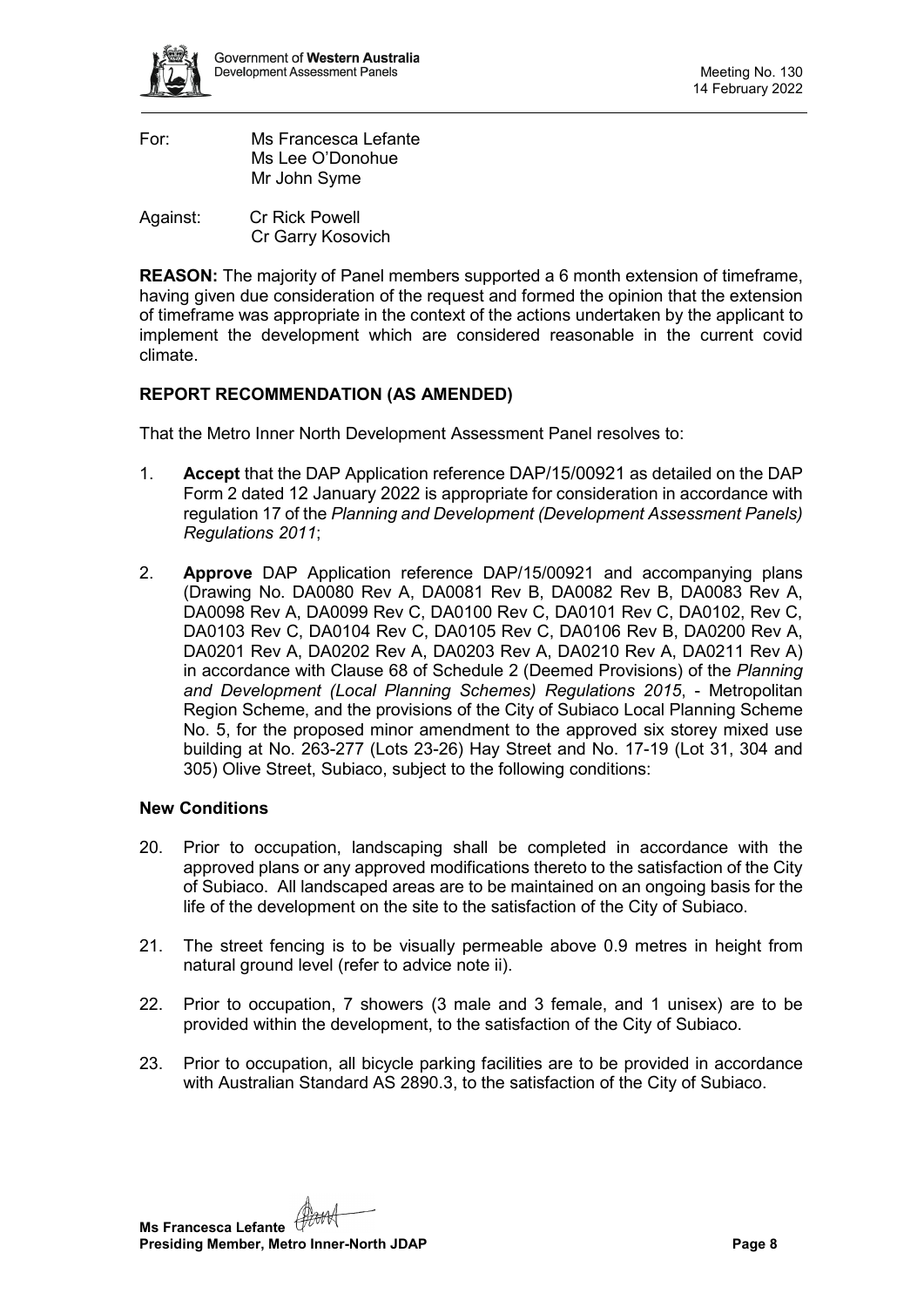

- 24. The development is to be carried out in accordance with the plans, drawings and documentation dated 12 January 2022 (Drawing No. DA0080 Rev A, DA0081 Rev B, DA0082 Rev B, DA0083 Rev A, DA0098 Rev A, DA0099 Rev C, DA0100 Rev C, DA0101 Rev C, DA0102, Rev C, DA0103 Rev C, DA0104 Rev C, DA0105 Rev C, DA0106 Rev B, DA0200 Rev A, DA0201 Rev A, DA0202 Rev A, DA0203 Rev A, DA0210 Rev A, DA0211 Rev A) included with the application for development approval.
- 25. Prior to the occupation of the development any redundant crossovers and kerbs shall be removed and the verge reinstated to the satisfaction of the City of Subiaco and at the expense of the applicant.
- 26. Prior to the occupation of the development, vehicle crossover(s) shall be constructed in either paving block, concrete, or bitumen and thereafter maintained to the satisfaction of the City of Subiaco.
- 27. Any signage shall be the subject of a separate planning application unless exempt from the need to obtain planning approval in accordance with *Local Planning Policy 8.2 – Advertisements (Signs)*.
- 28. Prior to occupation, a minimum of six (6) lockers are to be provided within the development for the use of employees and visitors, to the satisfaction of the City of Subiaco.
- 29. Prior to occupation, wayfinding signage to direct cyclists to the location of bicycle parking facilities shall be installed and maintained thereafter, to the satisfaction of the City of Subiaco.
- 30. Prior to the issue of a Building Permit, the applicant shall submit a schedule of materials, colours, finishes and textures for the development to the satisfaction of the City of Subiaco. The schedule may be subject to review and comment by the City's Design Review Panel.
- 31. Bicycle parking within the verge shall be completed in accordance with the approved plans or any approved modifications thereto to the satisfaction of the City of Subiaco. All bicycle parking facilities within the verge are to be maintained by the applicant on an ongoing basis for the life of the development on the site to the satisfaction of the City of Subiaco.
- 32. This decision constitutes a 6 month extension to planning approval under DAP regulation 17 for the whole development valid until 27 October 2022. If the development is not substantially commenced by 27 October 2022, this approval shall lapse and be of no effect.

# **Amended Conditions**

- 4. All ramps to the basements and circulation areas shall be constructed in accordance with the Australian Standard AS2890.1, unless otherwise approved by the City of Subiaco.
- 6. All car parking dimensions, manoeuvring areas, crossovers and driveways shall accord with Australian Standard AS2890.1 (as amended), unless otherwise approved by the City of Subiaco.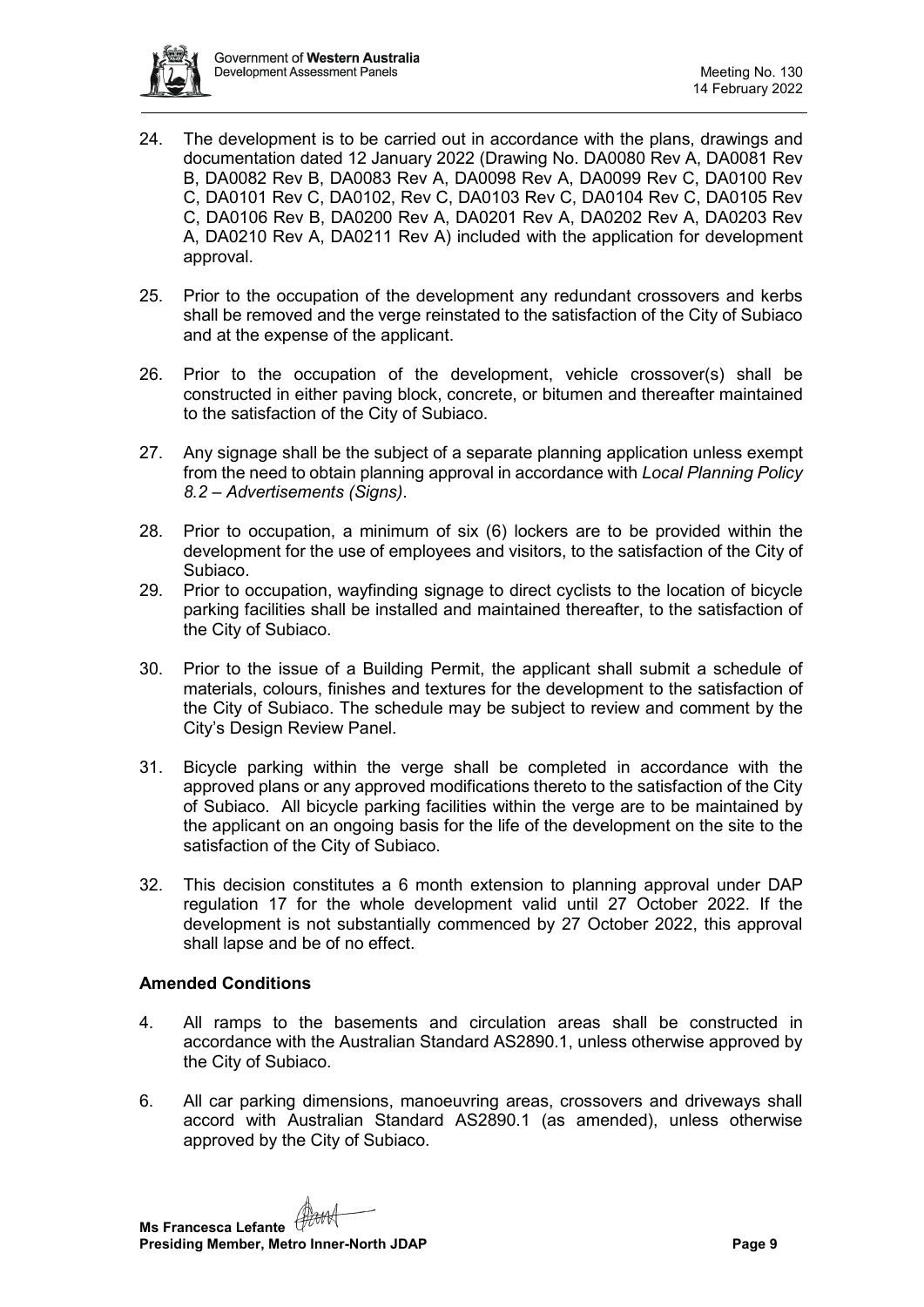

17. All existing street trees shall be protected and maintained with no pruning permitted without the prior approval of the City of Subiaco. A Tree Preservation Zone (TPZ) Protective fencing shall be formed around each street tree prior to works commencing and shall be retained for the entirety of the project. The TPZ is to be a minimum of two (2) metres extending out from the base of the tree(s).

# **Deleted Conditions**

- 1. The residential parking in basement level 2 shall be modified so to reduce the parking allocation of twenty (20) two bedroom apartments from two (2) car bays to one (1) car bay, allowing a further eleven (11) bays to be allocated to the commercial uses (shops and offices) and nine (9) car bays to be allocated to visitor parking, so to ensure compliance with the requirements of the Scheme with respect to the parking for the shops, offices and residential visitor.
- 2. Prior to the application for a building permit, the owner(s) or the applicant on behalf of the owner(s) shall comply with one of the following requirements:
	- a. Pay a cash-in-lieu contribution of \$315,000 for the equivalent value of 21 car parking spaces, based on the cost of \$15,000 per bay as set out in the City's planning policy 2.13 'Shortfall Cash Payments in Lieu of Car parking in the Town Centre and commercial/residential zone/based on the formula outlined in clause 75 of Town Planning Scheme No. 4; or,
	- b. lodge an appropriate assurance bond/bank guarantee of a value of \$315,000 to the satisfaction of the City. This assurance bond/bank guarantee will only be released in the following circumstances:
		- i. To the City at the date of issue of the Building Permit for the development, or first occupation of the development, whichever occurs first; or
		- ii. to the owner(s)/applicant following receipt by the City of a Statutory Declaration of the prescribed form endorsed by the owner(s)/applicant and stating that they will not proceed with the subject 'Approval to Commence Development'; or
		- iii. to the owner(s)/applicant where the subject 'Approval to Commence Development' did not commence and subsequently expired.
- 5. The car stacking equipment depicted on the plans hereby approved shall be designed, installed and thereafter maintained so that all vehicle access bays approved within the car stacking equipment can be independently accessed at all times.
- 9. Seven (7) visitor bicycle spaces shall be provided on site.
- 20. Notwithstanding conditions 1 and 2 of this approval, the development shall be carried out in accordance with the plans and drawings (DA.002 Rev C, DA.003 Rev C, DA.100 – DA.108 Rev G, DA.200 – DA.201 Rev F, DA.202 – DA.203 Rev E, DA.300 – DA.301 Rev C) and documentation (Landscape Architecture Report and Planning Assessment Report) included within the application for development approval.

**Ms Francesca Lefante** ( **Presiding Member, Metro Inner-North JDAP Page 10 Page 10**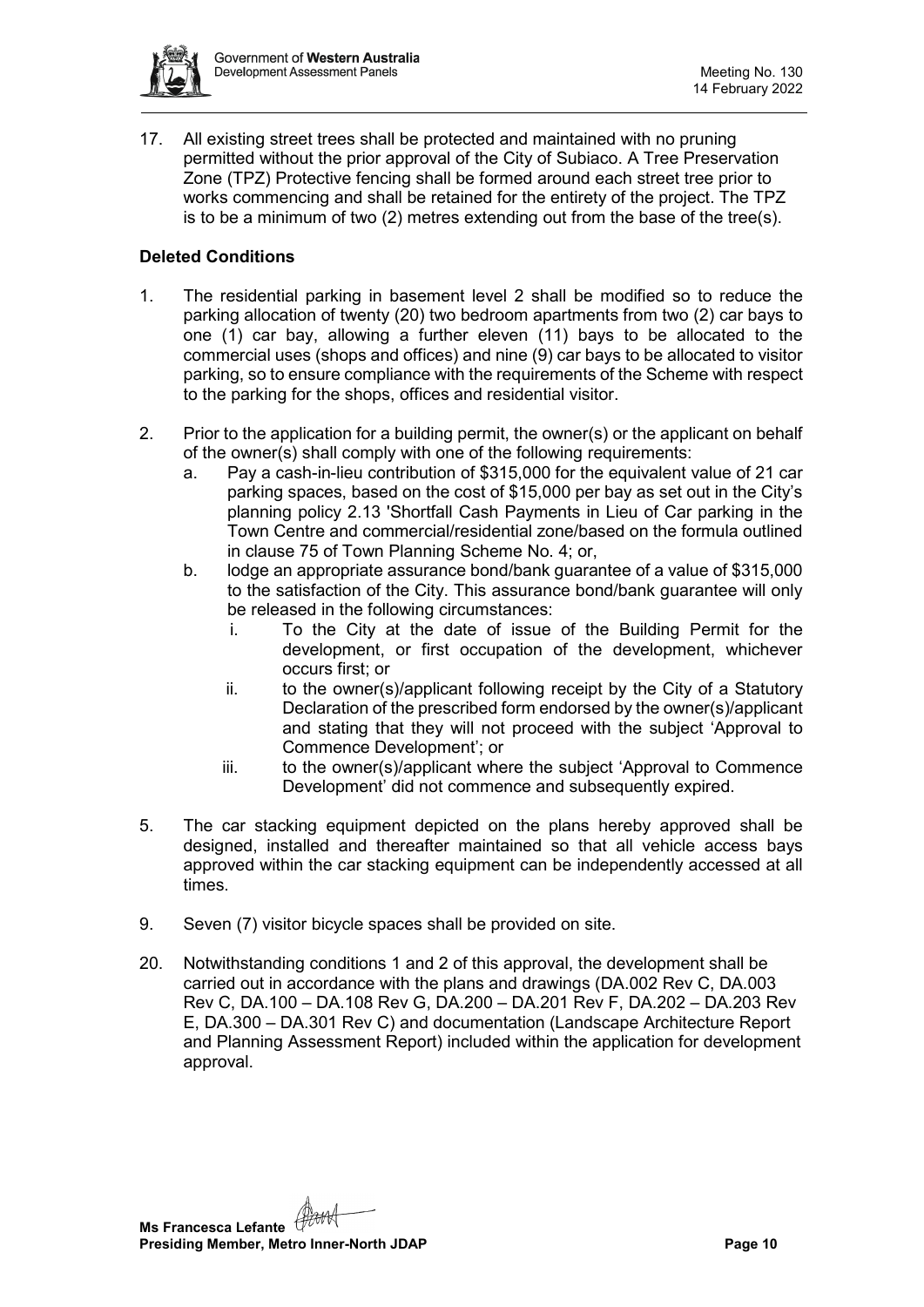

#### **New Advice Notes**

- i. All conditions, requirements and advice notes detailed on the development approval 7.2015.202.1 granted on 27 April 2016 continue to apply to this approval, with the exception of those noted as part of this recommendation. All remaining and new conditions shall be renumbered accordingly.
- ii. In relation to condition 21, visually permeable means the vertical surface has:
	- Continuous vertical gaps of 50mm or greater width occupying not less than one third of the total surface area;
	- Continuous vertical or horizontal gaps less than 50mm in width, occupying at least one half of the total surface area in aggregate; or
	- A surface offering equal or lesser obstruction to view;

As viewed directly from the street.

- iii. The applicant is to liaise with the Water Corporation to obtain relevant approvals needed for infrastructure modifications. This is considered a separate approval process and does not prejudice the City's recommendation.
- iv. During the process of strata titling the development, the applicant/subdivider shall set aside ten (10) percent of land to be vested to the Crown as public open space in accordance with s.153 of the *Planning and Development Act 2005*. In lieu of the land being set aside, the City may accept a cash-in-lieu contribution to a sum commensurate with the value of the land required to be aside as public open space.

#### **The Report Recommendation (as amended) was put and CARRIED (3/2).**

| For: | Ms Francesca Lefante |
|------|----------------------|
|      | Ms Lee O'Donohue     |
|      | Mr John Syme         |

Against: Cr Rick Powell Cr Garry Kosovich

**REASON:** The majority of the panel members supported the proposed modifications which are considered minor and are appropriate in the context of the original approved plans consistent with the recommendation and reasons outlined in the RAR. The conditions are supported as they relate directly to the Form 2 modifications.

Due regard was given to the applicant's information for time extension, against a range of relevant planning matters, and the majority of panel members formed the opinion that the actions undertaken to implement the development approval as provided by the applicant, are appropriate and reasonable, and considered to reflect conscientious development implementation actions in context of the current covid provisions. On balance the majority of panel members supported a minor timeframe extension.

**Ms Francesca Lefante Presiding Member, Metro Inner-North JDAP Page 11 Page 11**